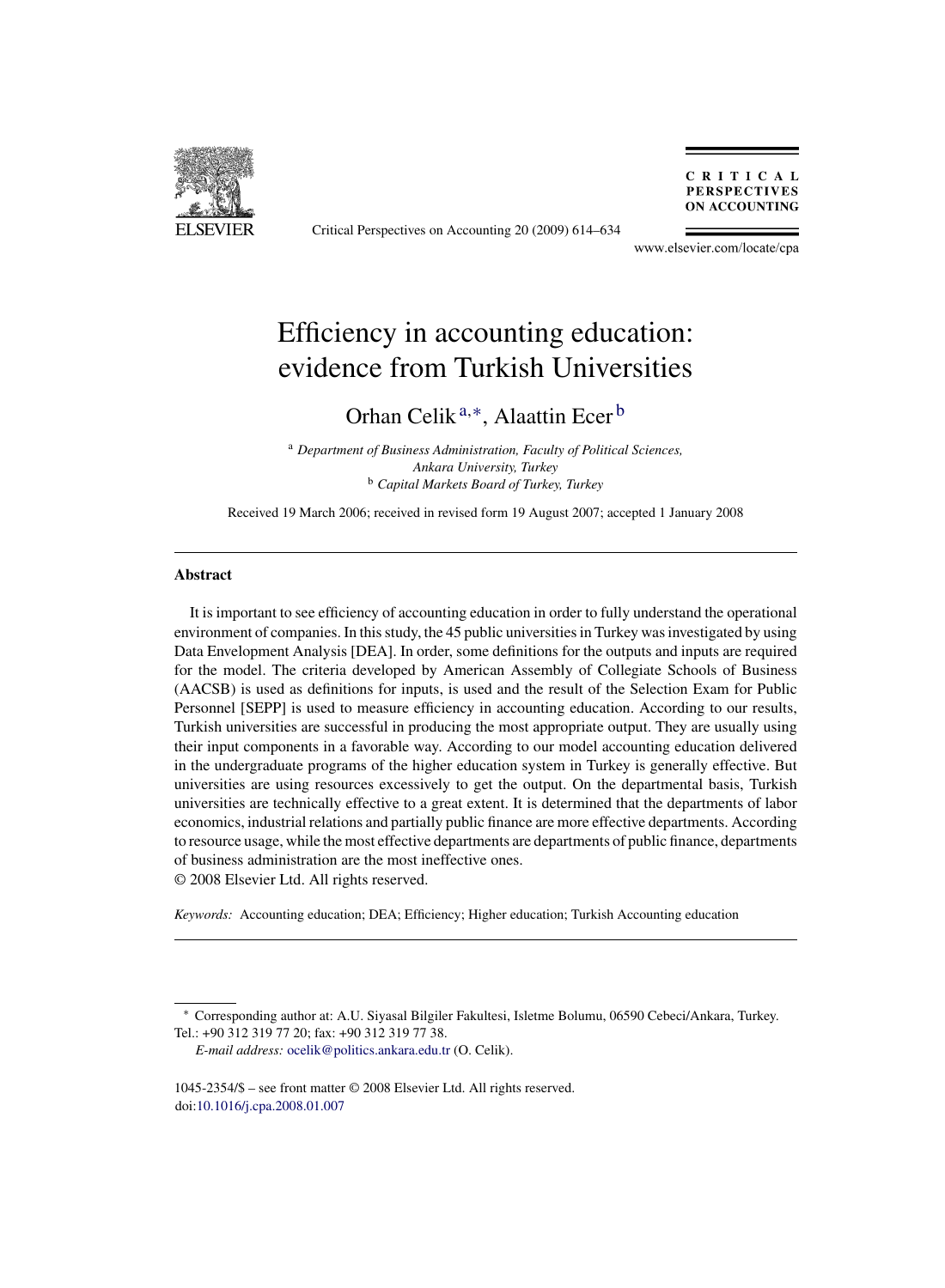#### **1. Introduction**

The sustainability of competitive advantage depends on the quality of education. This statement is true for almost all but especially developing countries. It is needed to eliminate barriers in front of efficient education system to educate people in a more appropriate way. The first step to resolve the problems is to determine the components of education system. In other words, the determination of whether the resources are effectively employed, and in which areas they are used or not used in an effective way in our higher education system, will be the first step in resolving the problem. Possible solutions for the problem of "efficiency" should be a priority for the institutions and individuals who are playing a role in education system. Economic efficiency is a general term for the value assigned to a situation by some measure designed to capture the amount of waste or "friction" or other undesirable and undesirable economic features present. The term microeconomic reform refers to any policy designed to increase economic efficiency. There are several measures of economic efficiency, including allocative efficiency. Allocative efficiency is the market condition whereby resources are allocated in a way that maximizes the net benefit attained through their use.

The questions of to what extend the higher education system is qualified and adapted with the changing conditions are discussed and examined in several studies. The results of those studies can be used to develop solutions for problematic areas. In Turkey, admission to higher education is centralized and based on a nation-wide single-stage examination administered by the Student Selection and Placement Center (SSPC) every year. The examination, named the Student Selection Examination (SSE), consists of verbal and quantitative parts. Candidates with scores between 105 and 120 points are offered a restricted choice of higher education programs. Placement of the candidate is based upon the composite score calculated by taking into account the score of the entrance examination as well as the high school grade-point average, normalized nationally using the success of the classmates of the candidate in the entrance examination and also using a factor which depends on the high school type and the program of the candidate. In 2004, a research conducted by Sabanci University for the purpose of revealing the elements of the university preferences of the first 5000 students who have the highest scores in SSE showed that 54% of the successful students were not feel happy with their universities and academic programs. In this framework, 23% of the students expressed their intention of changing their academic programs. 16% of students have a tendency for changing in both university and academic program. 10% of the students who were willing to change their universities complain about lack of good and qualified education. On the other hand 14% of them complain about the lack of desirable facilities in their universities. This shifting preferences of most successful students is a signal to investigate overall efficiency in undergraduate level education in Turkey.

European Union (EU) and Turkey started accession negotiations in October 2005. This is a milestone for the Turkish economy. It is expected that the level of the foreign investments will continue to rise more and more in the coming decades. The quality of accounting professionals will be much more important for the foreign firms. This study gives important information about efficiency in accounting education in an emerging economy. One of the chapters in negotiation process with EU is higher education system. This study provides ex-ante information about efficiency in accounting education in undergraduate level. In the